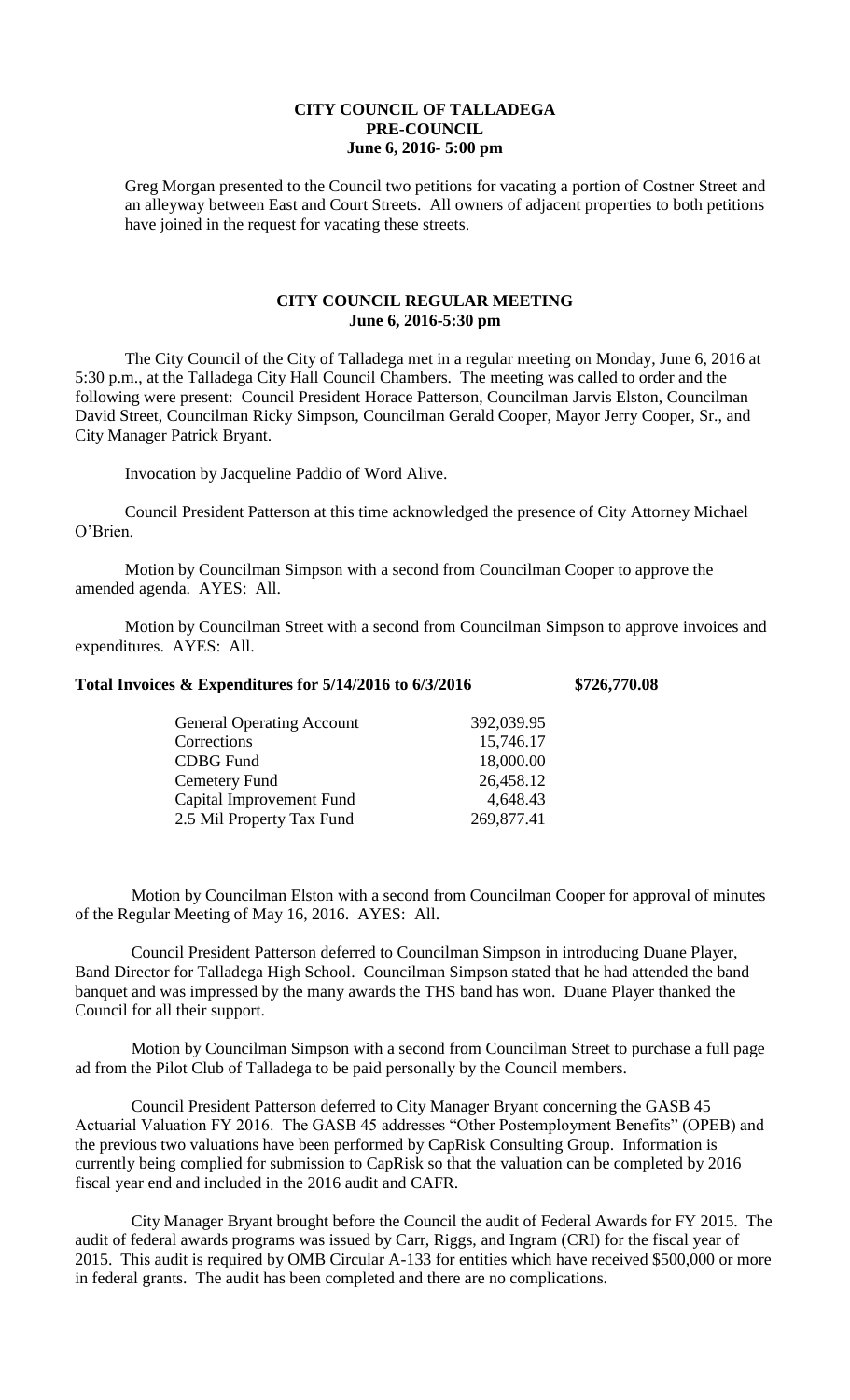Mr. Hamit from the Center of Municipal Solutions came before the Council concerning the cell phone tower at 51 Ironaton Road. AT&T is requesting a special use permit to modify equipment on the existing tower. They plan on removing three antennas and adding six more, bringing the total to 12 antennas.

**Ordinance No. 1814** approving the Amended FY 2016 Budget.

Motion from Councilman Street with a second from Councilman Cooper for Immediate Consideration of Ordinance #1814. Roll Call. AYES: All.

Motion from Councilman Street with a second from Councilman Cooper for reading of the heading only. Roll Call. AYES: All.

AN ORDINANCE AMENDING THE OFFICIAL ANNUAL BUDGET FOR THE CITY OF TALLADEGA, ALABAMA, FOR THE FISCAL YEAR BEGINNING 1 OCTOBER 2015 AND ENDING 30 SEPTEMBER 2016

Motion by Councilman Street with a second from Councilman Cooper for the adoption of Ordinance #1814. Roll Call. AYES: All.

**Resolution #3832** approving nuisance abatement for junk cars at 722 Pulliam Street (Parcel ID 1308281011009000)

**Resolution #3833** approving a Special Use Permit for AT&T for existing wireless telecommunication facility located at 51 Ironaton Road.

Motion by Councilman Simpson with a second from Councilman Street for the approval of Resolution #3832 and Resolution #3833. Roll Call. AYES: All.

**Resolution #3834** approving an agreement with the Alabama Department of Transportation (ALDOT) for the Courthouse Square ADA Upgrades Project

**Resolution #3835** approving a contract with Neel Schaffer for design services for the Courthouse Square Improvements Project at a cost not to exceed \$80,700.00.

**Resolution #3836** approving the purchase of a Compressor Filling Station from Emergency Equipment Professionals (EEP) for a total cost of \$38,990.00.

Motion by Councilman Simpson with a second from Councilman Elston for the approval of Resolution #3834 to Resolution #3836. Roll Call. AYES: All.

**Resolution #3837** approving a contract with Carr, Riggs & Ingram (CRI) for auditing services for FY 2016 for both the City and the Water & Sewer Department for a total cost of \$54,000.00.

Motion by Councilman Elston with a second from Councilman Street for the approval of Resolution #3837. Roll Call. AYES: All.

**Resolution #3838** consenting to the vacation of a portion of a public road (alley between Court and East Streets).

Motion by Councilman Street with a second from Councilman Simpson for the approval of Resolution #3838. Roll Call. AYES: All.

**Resolution #3839** consenting to the vacation of a portion of a public road (Costner Street)

Motion by Councilman Street with a second from Councilman Elston for the approval of Resolution #3839. Roll Call. AYES: Council President Patterson, Councilman Street, Councilman Elston, and Councilman Cooper ABSTAIN: Councilman Simpson

**Resolution #3840** approving a contract with Accountemps for an interim financial director at a cost not to exceed \$25,000.

Motion by Councilman Street with a second from Councilman Cooper for the approval of Resolution #3840. Roll Call. AYES: All.

Motion by Councilman Elston with a second from Councilman Cooper to approve the invoices and expenditures for the Water Department. AYES: All.

**Water Department Expenditures for 5/18/16 to 6/2/16 \$ 390,542.95**